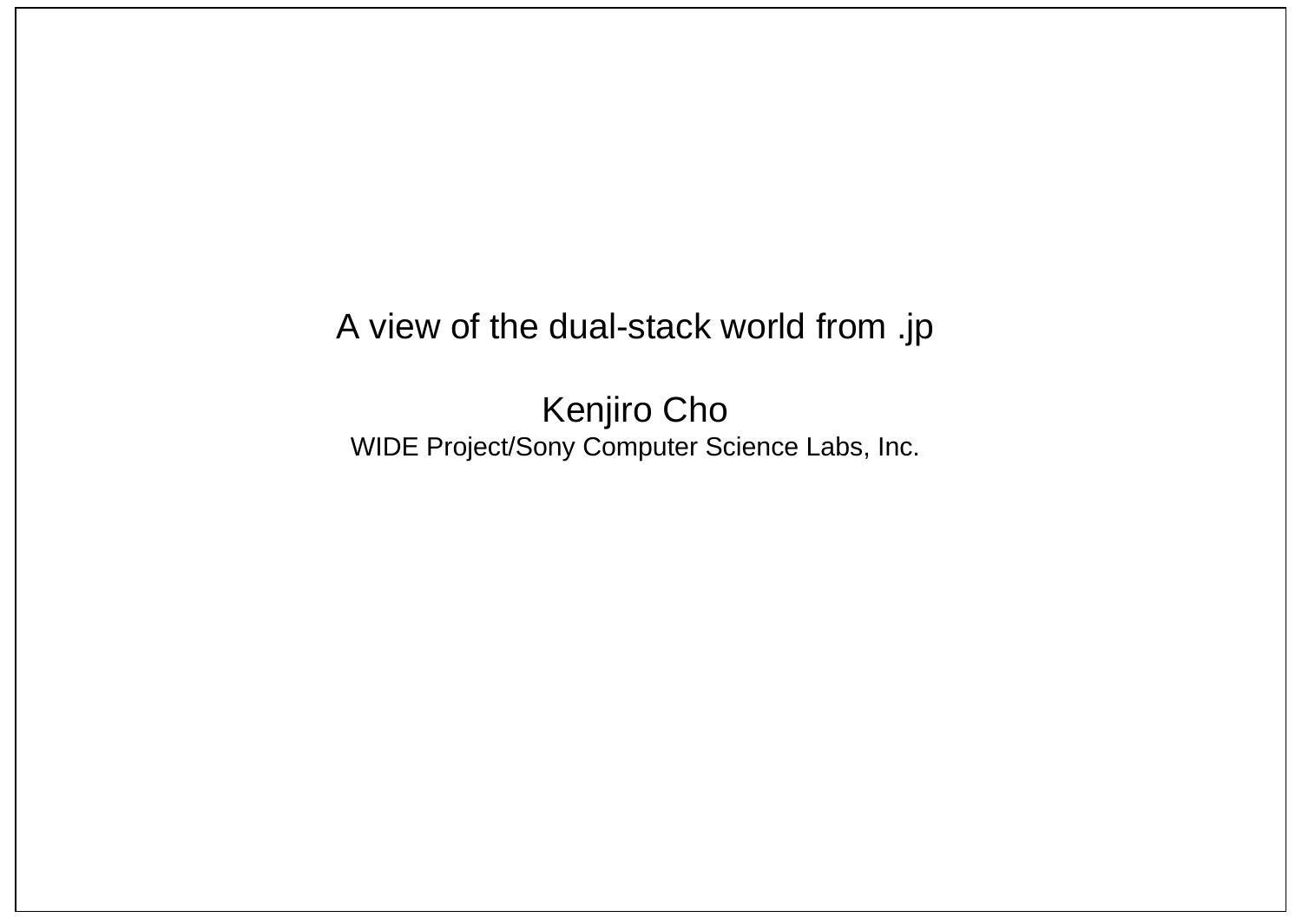# motivation

• it's time to consider the quality of IPv6 network

- one of the major hurdles in IPv6 deployment
	- IPv6 network should be better than IPv4 to attract users
- in reality, IPv6 performance is much worse
	- advanced users play with IPv6 for a while
	- and then, disable IPv6 for performance reasons
	- which might leave yet another unmanaged IPv6 network...
- possible causes

low-quality operations, lack of peering, poor tunneling we need to understand the real situation:

- is IPv6 network so bad?
- is it caused by a small number of bad ones?
- $\overline{P}$  if so, we can improve IPv6 network by fixing them
- need to identify specific problems to fix bad ones
	- routing problems, bad tunnels, lack of peering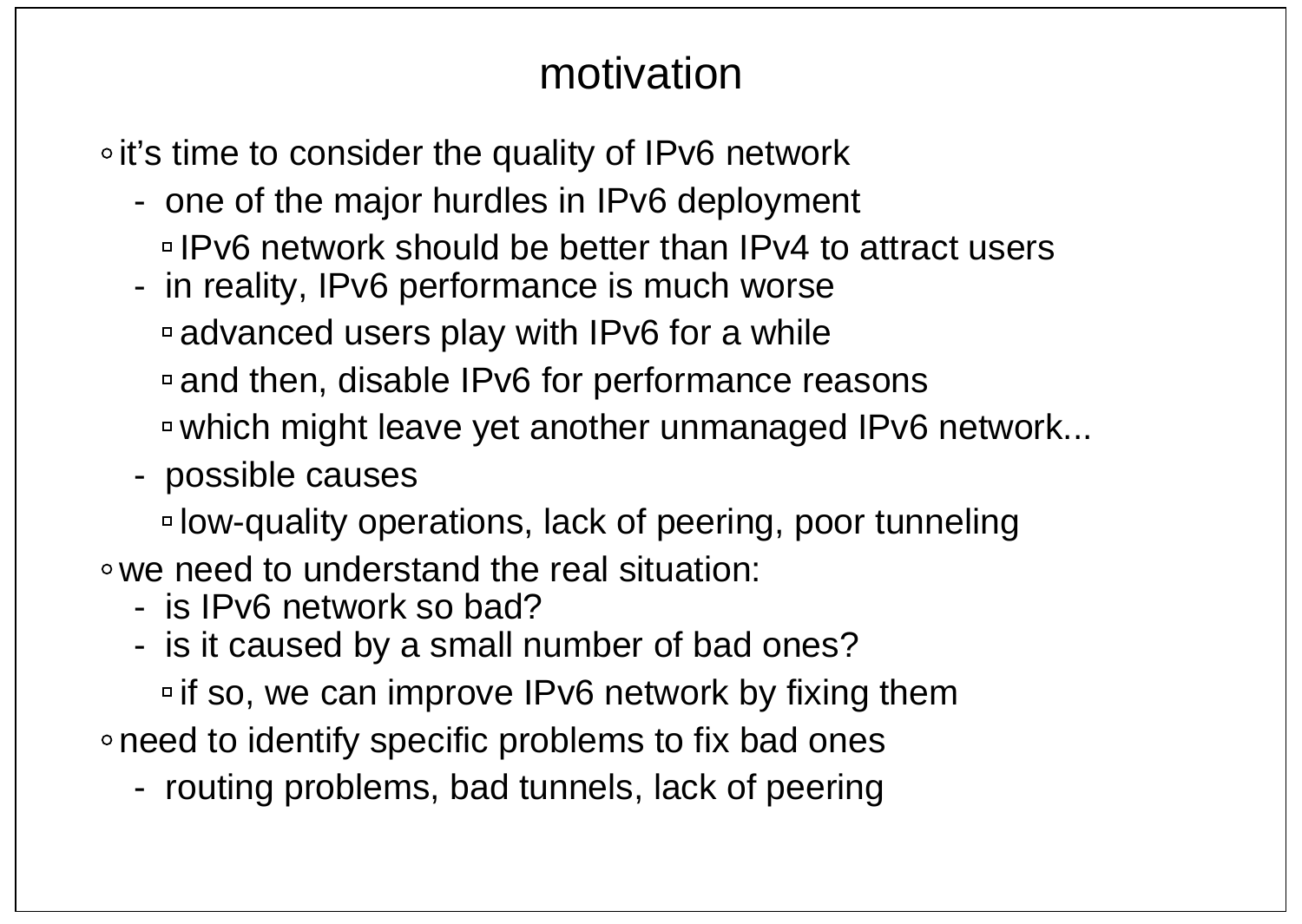# approach

∘identify dual-stack nodes with poor IPv6 performance by

- comparing IPv4/IPv6 RTTs
- comparing IPv4/IPv6 paths
- from several points to thousands of dual-stack nodes

methods

- create a list of target dual-stack nodes
	- dual-stack nodes: hosts with both A and AAAA $\triangleright$  a target list from real traffic
- run ping{,6} to the targets
- extract nodes with large v6rtt/v4rtt ratio
- run traceroute{,6} to the extracted targets
- visualize results to identify the causes of the problems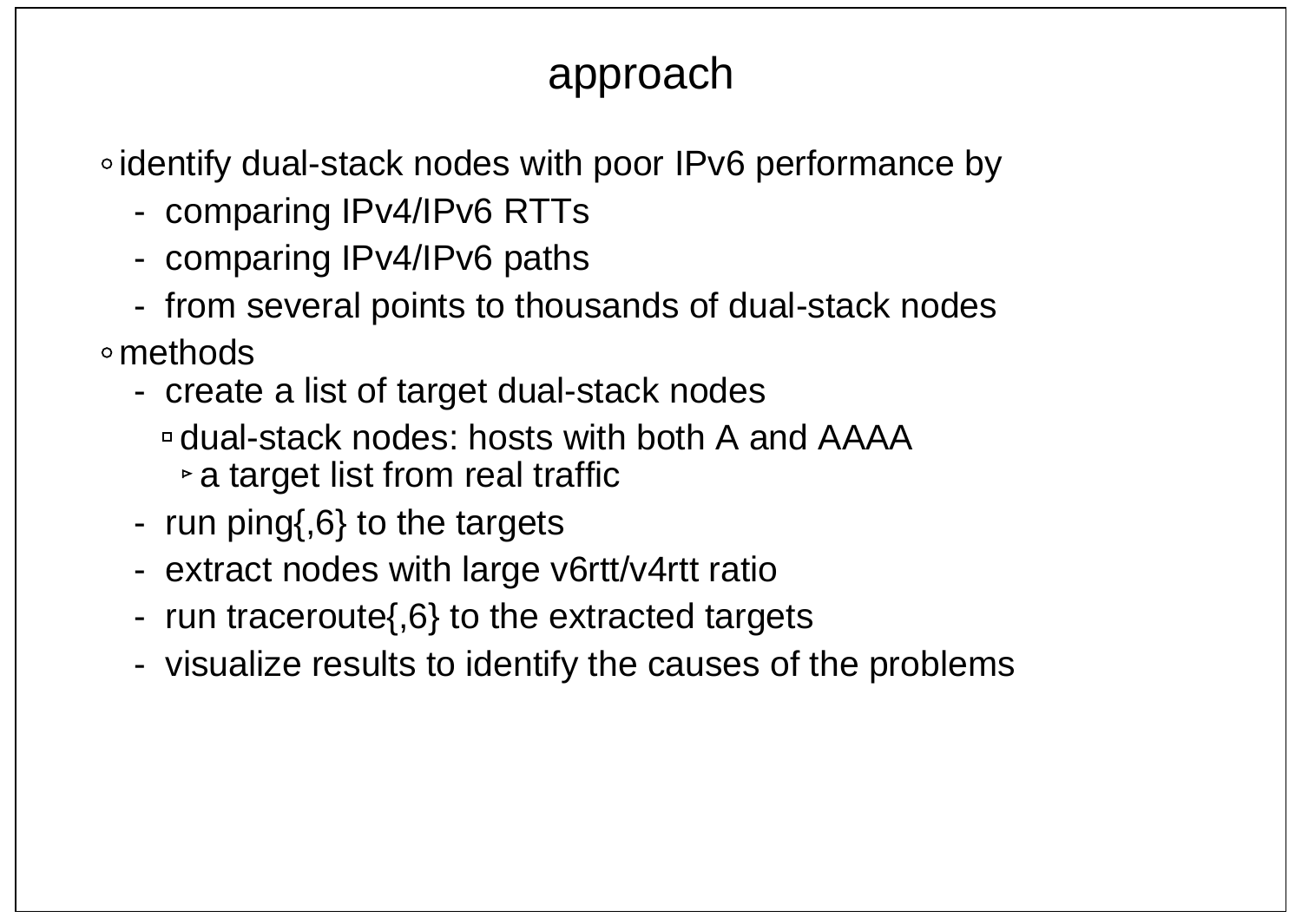# preliminary measurements

- results are preliminary
- caveats
	- the same DNS name could point to different hosts load balancing, different hosts for IPv4 and IPv6
	- ping isn't good to measure RTT slow-forwarding path for ICMP, ICMP is often filtered
	- measurements currently only from jp planning to do the same in US and Europe

but the results still provide some ideas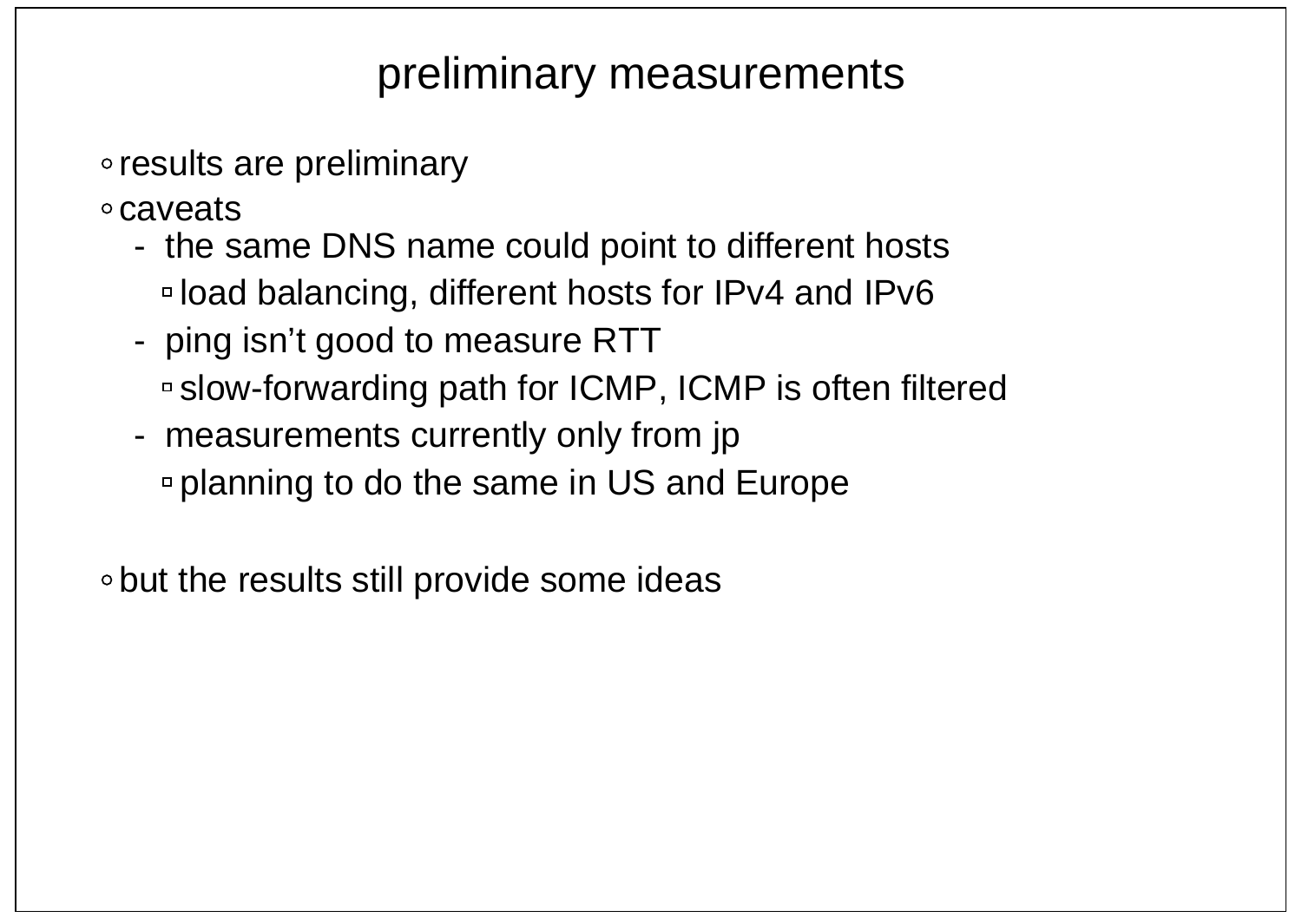# AAAA capturing

AAAA capturing tool (to obtain IPv6 addresses in use)

- monitor DNS responses by pcap(3), and print name/AAAA pairs apearing in answer, authority, additional sections
- tested at 3 sites in japan (AS2500) for 2 weeks in Feb 2004
- got 6514 unique IPv6 address/hostname pairs
	- valid(5448):
		- $\approx 2001$ ::/16(4276), 2002::/16(134), 3ffe::/16(970), ::ffff/96(67)
	- invalid(1066) link-local, unassigend prefixes

use 2001::/16 and 3ffe::/16 (5247) for further tests

- countries by prefixes in RIR info

JP(1146) NL(1059) DE(609) US(562) FR(405) UK(183) IT(120) CH(117) CA(112) PL(98) SE(90) FI(69) CZ(65) SK(58) DK(49) AT(43) PT(43) IE(33) EE(33) AU(32) NO(30) TW(29) ZA(29) EU(24) BE(16) KR(15) BR(14) CN(13) ES(13) HU(13) LT(13) LU(12) MY(11) TH(9) YU(8) MX(7) RU(5) HK(4) GR(4) AR(3) TN(2) SG(2) RO(1)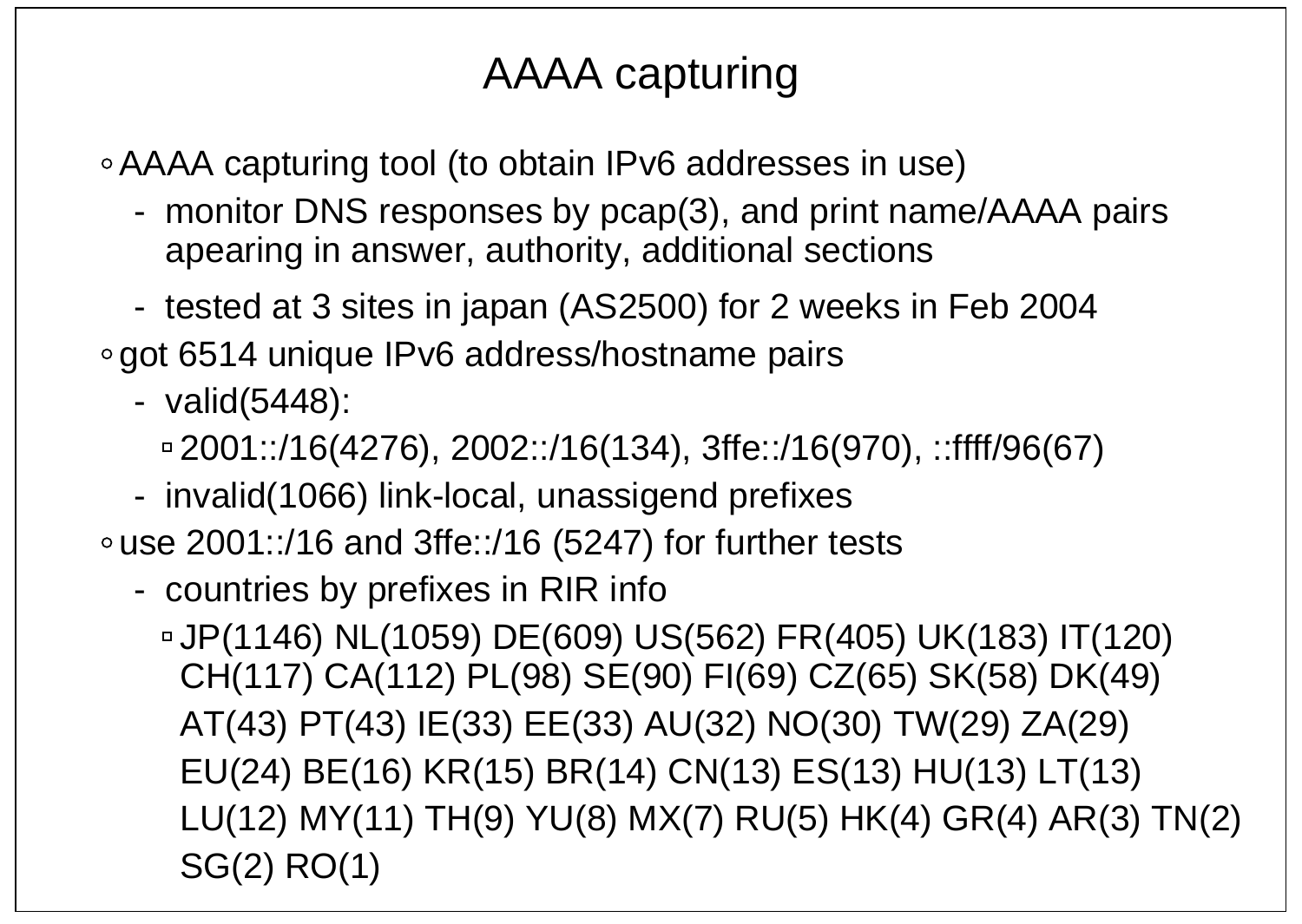# target list creation

extract dual-stack nodes (with both A and AAAA) by DNS lookup

- 2001::/16 and 3ffe::/16 (5247)
- A+AAAA(3434) A only(68) AAAA only(1635) nodata(109) err(1)

 $\circ$  filter ones with bad A: 127.0.0.1(4) RFC1918(19)

got 3411 dual-stack nodes

- JP(1033) NL(451) US(409) DE(395) FR(204) UK(128) IT(84) CA(81) SE(68) CH(61) SK(40) PL(37) FI(35) IE(32) AU(28) NO(27) AT(26) DK(25) CZ(25) PT(22) EE(20) TW(18) KR(15) EU(14) CN(12) LT(11) BR(10) BE(10) HU(10) MY(9) TH(8) ZA(8) LU(8) YU(7) ES(6) HK(4) MX(4) RU(4) GR(2) TN(2) SG(2) AR(2) RO(1)
- CA(81) includes 77 in freenet6 (3ffe:0b/24)

RTT measurement by ping from a single site in WIDE(AS2500)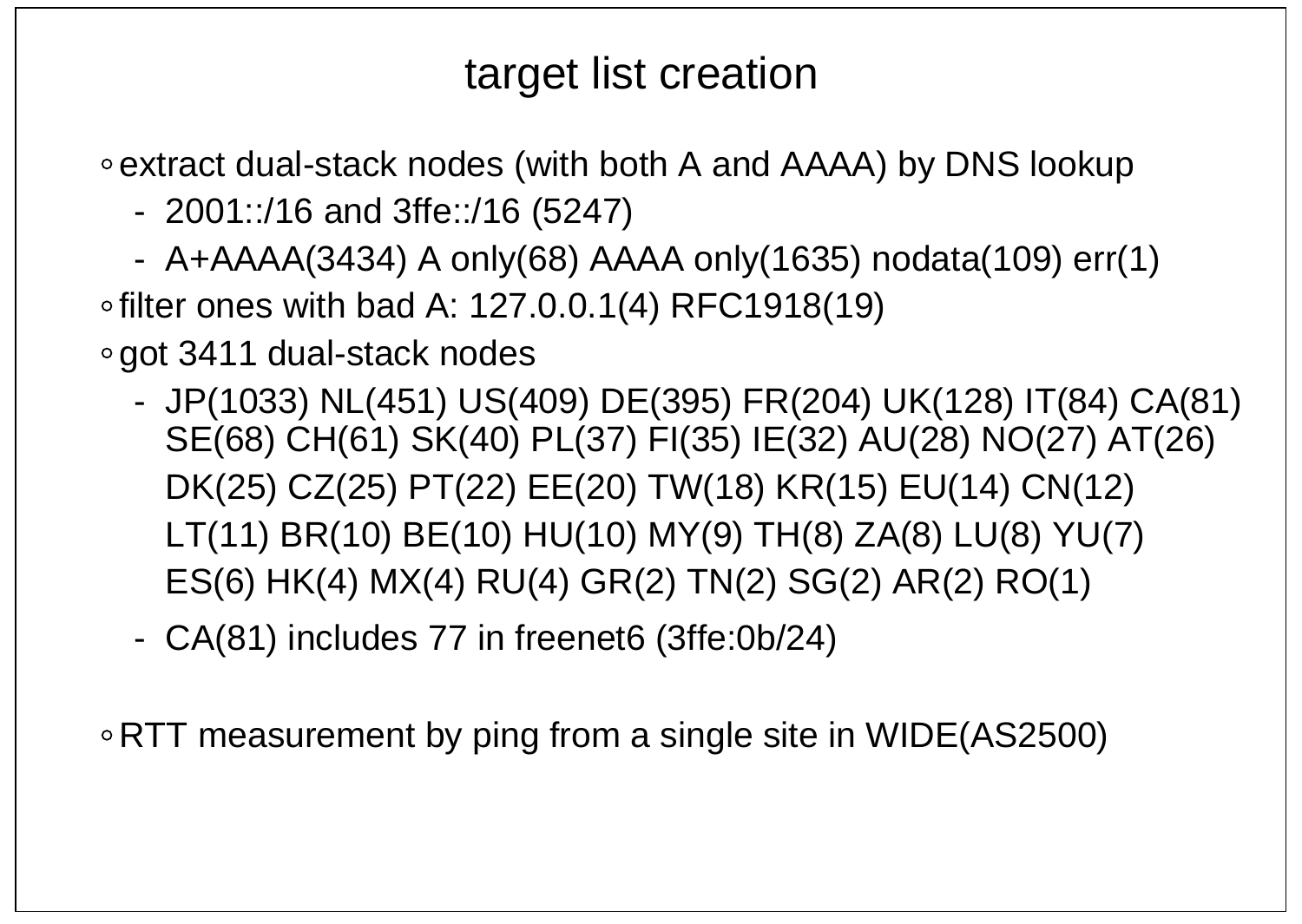# ping results

48% have similar RTT (+-20%) for IPv4 and IPv6

• result suggests connectivity is a bigger issue than RTT

- 9% are not reachable by both IPv4 and IPv6
- 10% are not reachable by IPv4 (or ICMP filterd) but ok for IPv6
- 13% are not reachable by IPv6 but ok for IPv4

∘ distibution of IPv6/IPv4 rtt ratio (3411 nodes)

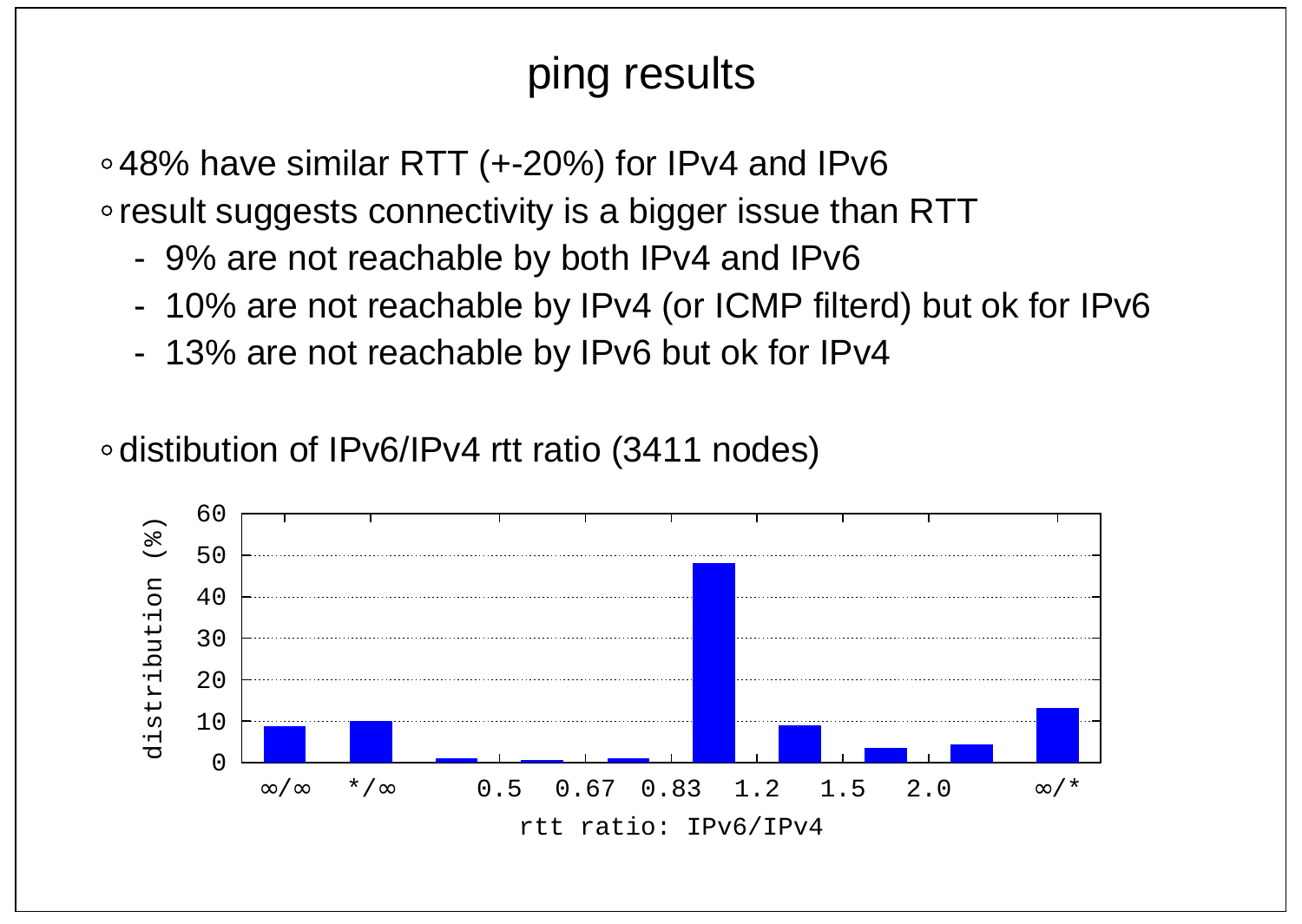# jp (1033 nodes) and other APNIC (96 nodes)

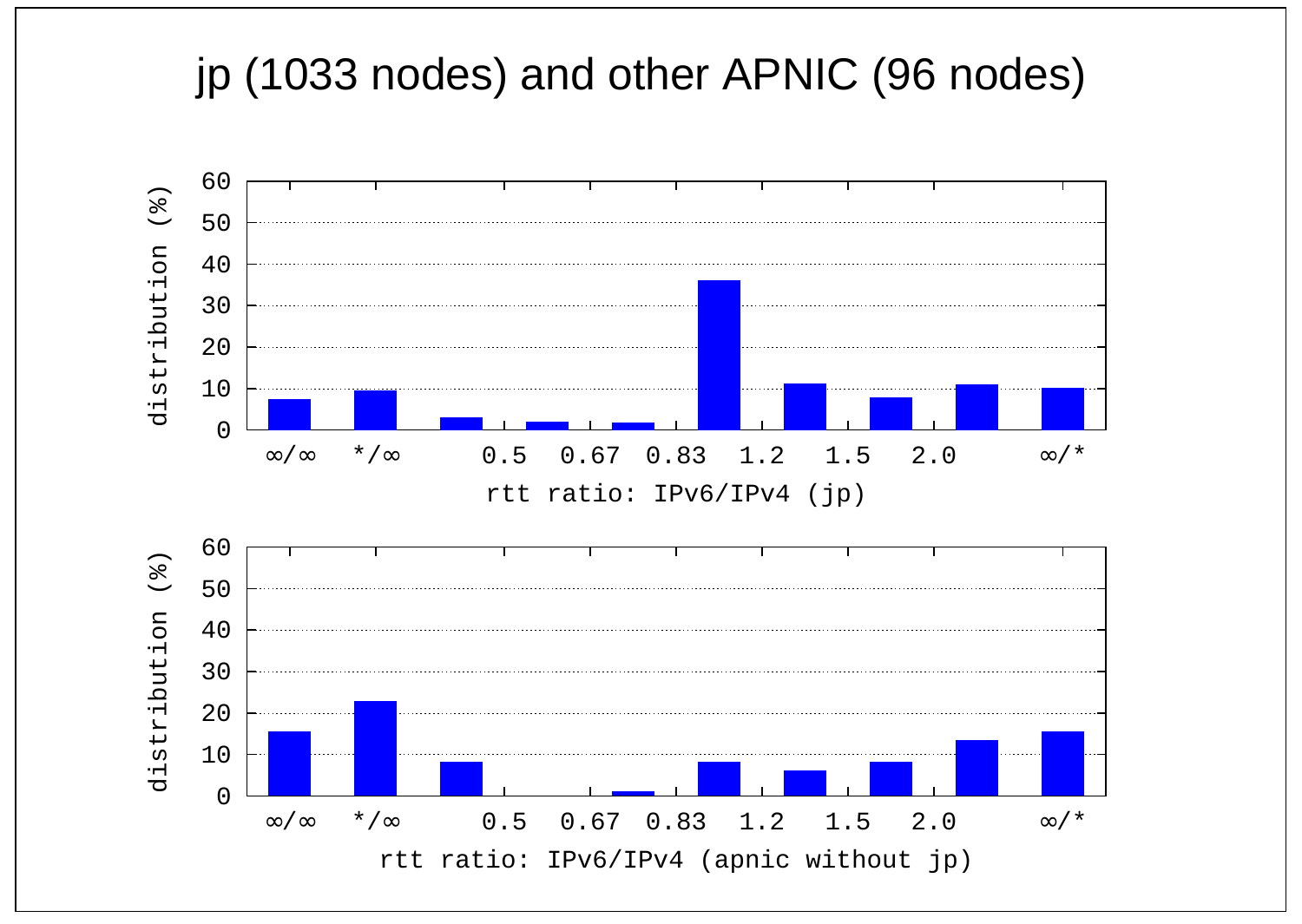### ARIN (506 nodes) and RIPE (1739 nodes)

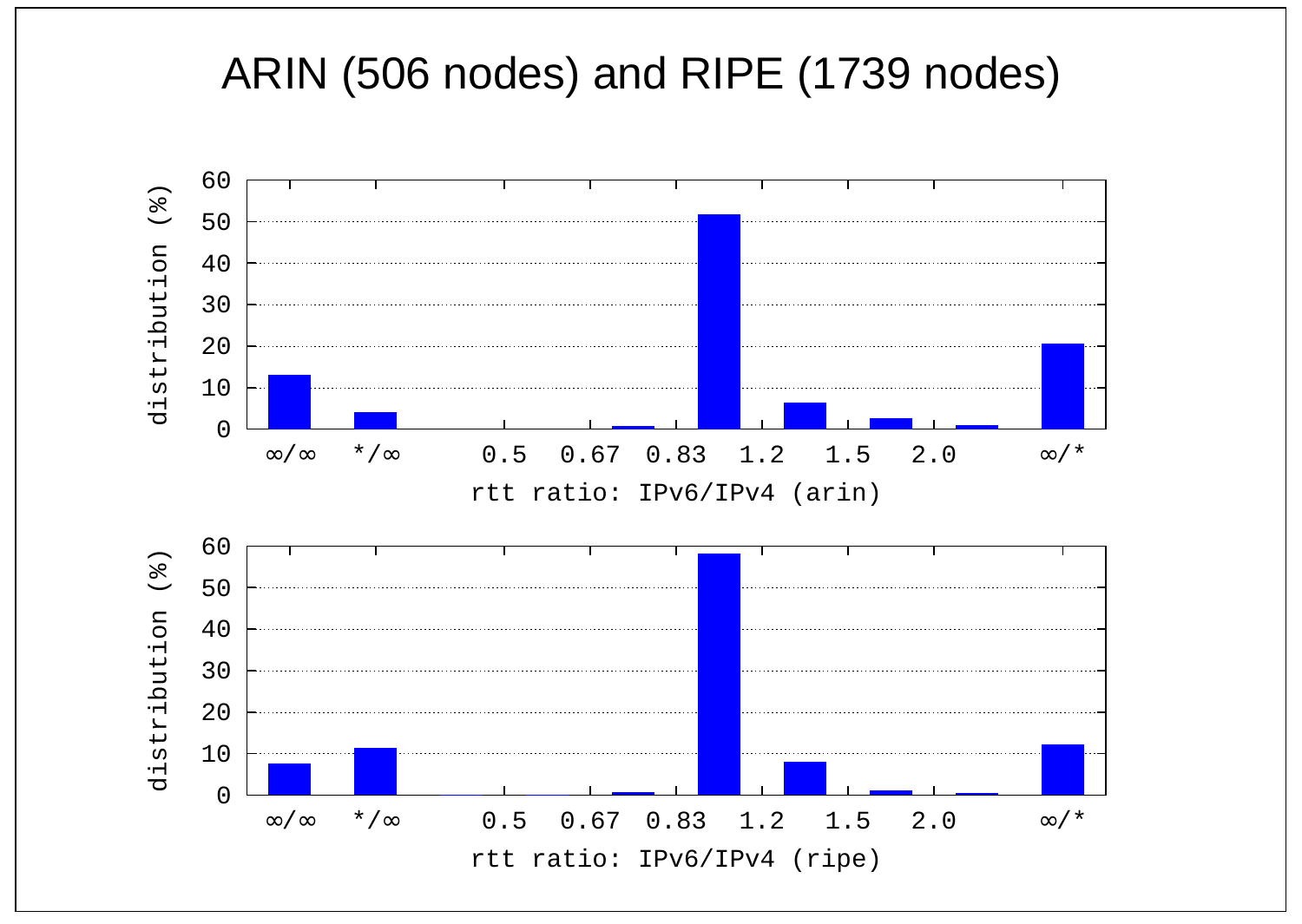### 3ffe:0b/24 for freenet6 (77 nodes)

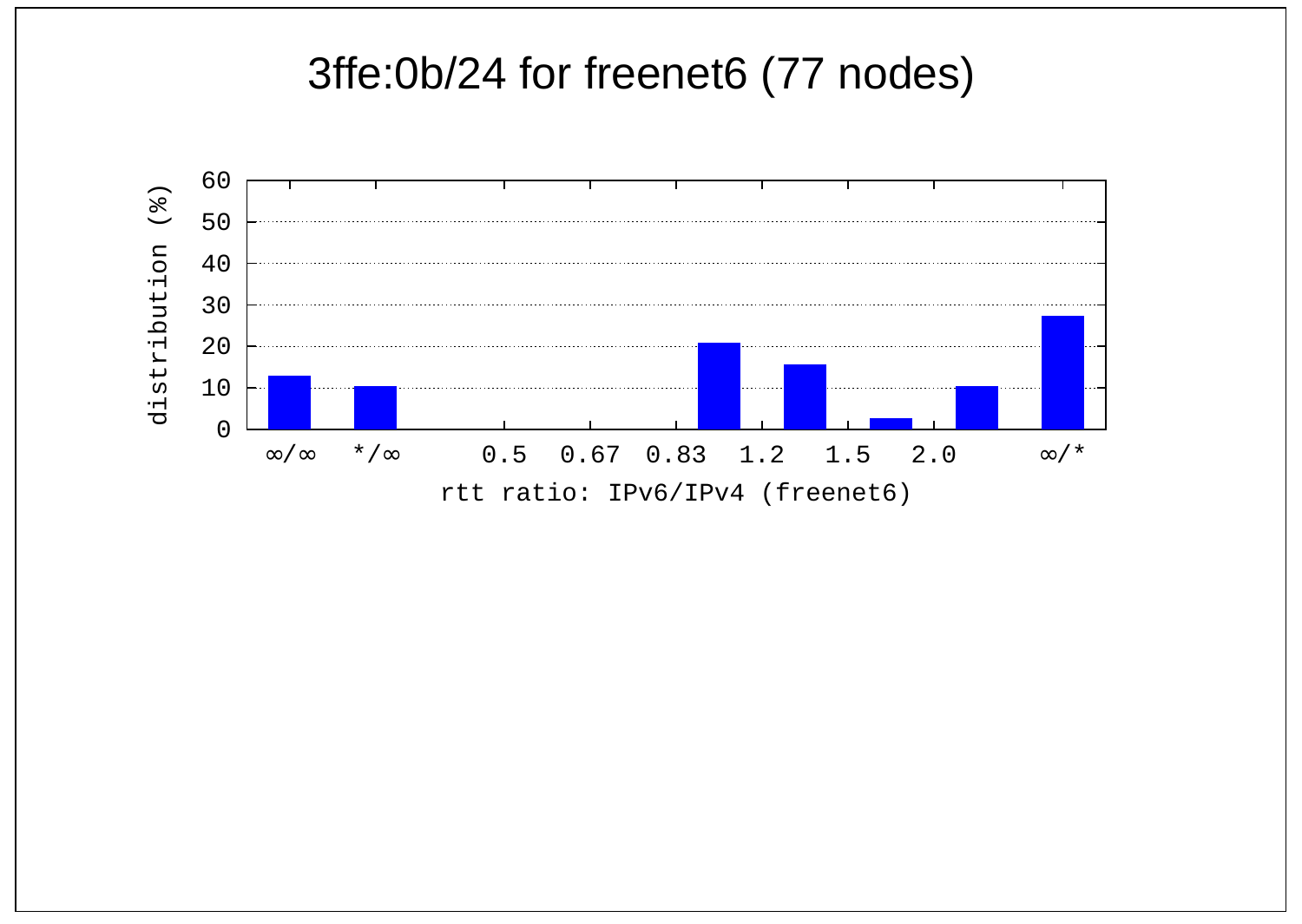### traceroute results

- data collection: scamper tool by Waikato/CAIDA/WIDE
	- traceroute optimized for a large list
	- IPv4 and IPv6 supported
	- Path MTU discovery for IPv6
- visualization
	- plot IPv4 path and IPv6 path, side by side
	- mark hops colored by AS number APNIC:red, ARIN:blue, RIPE:green
	- mark MTU to identify tunnels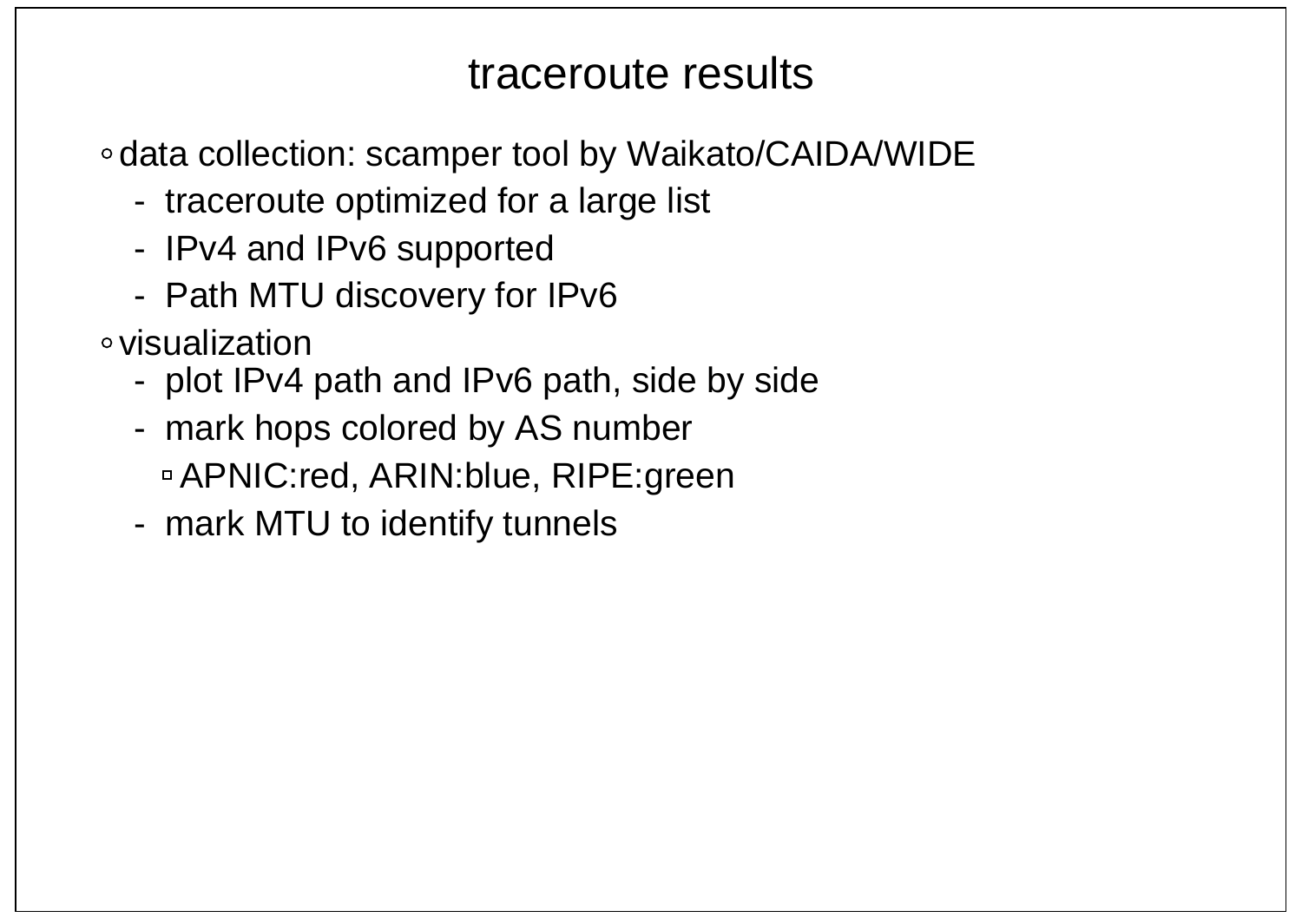### APNIC targets

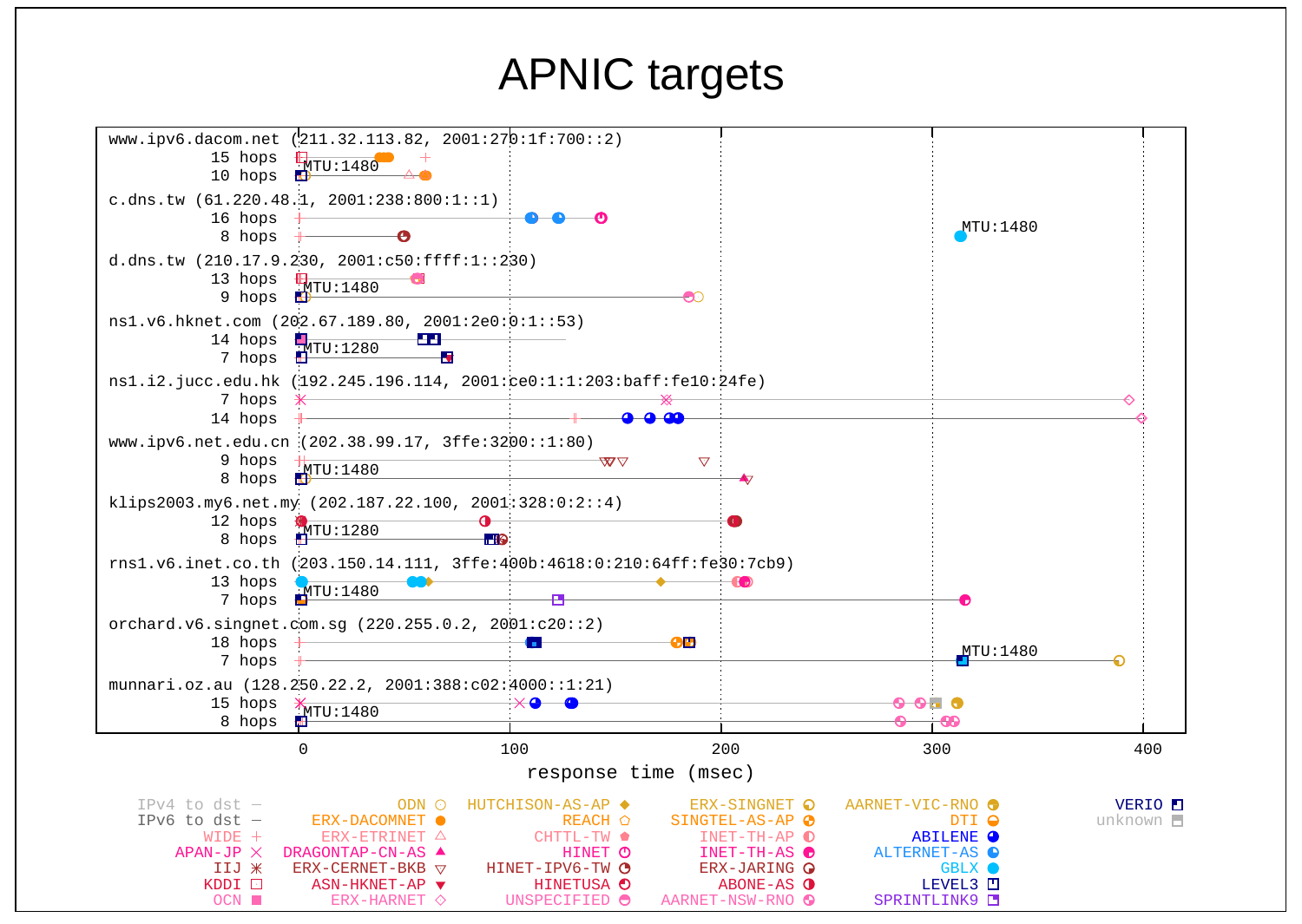### ARIN targets

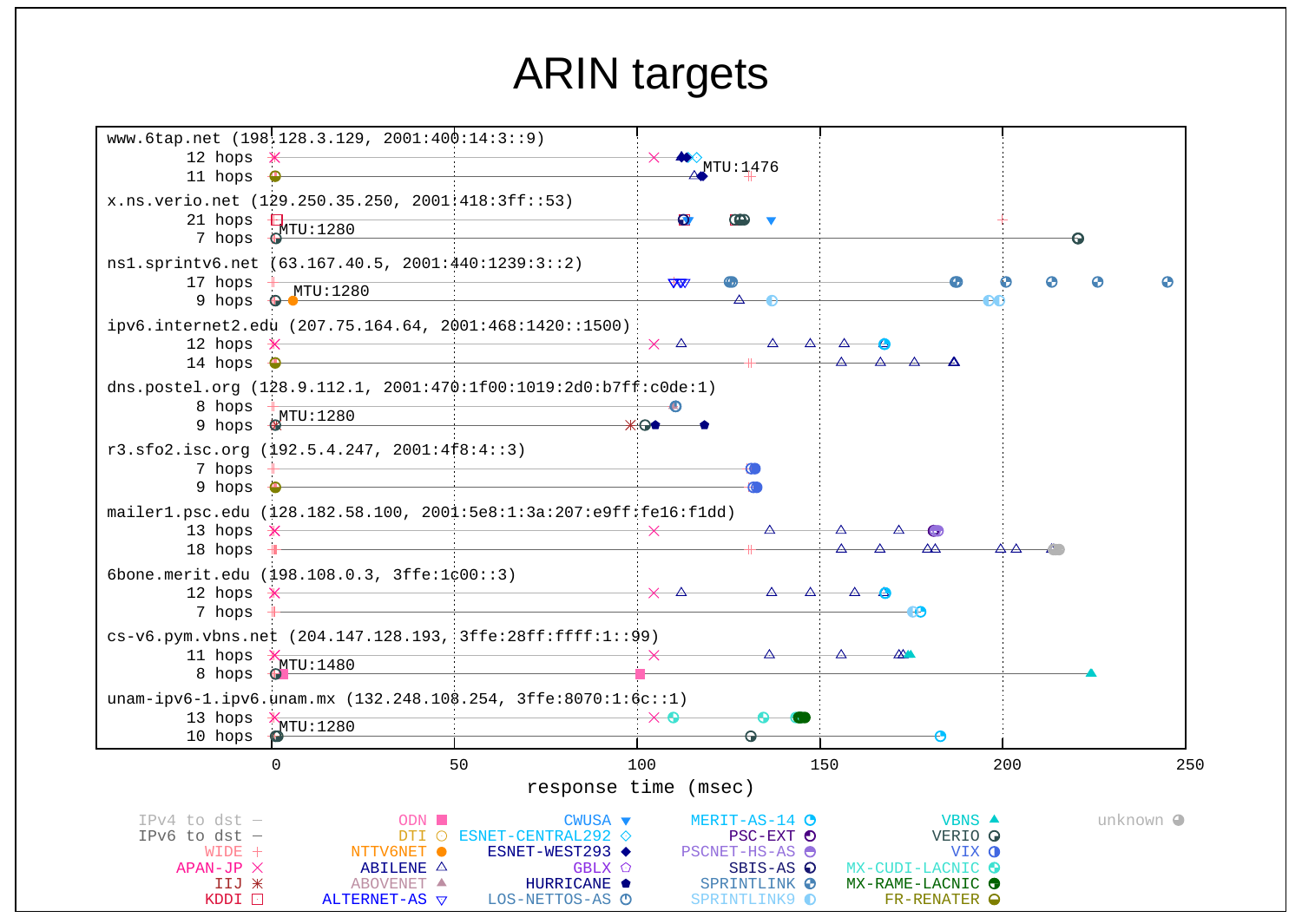### RIPE targets (1/2)

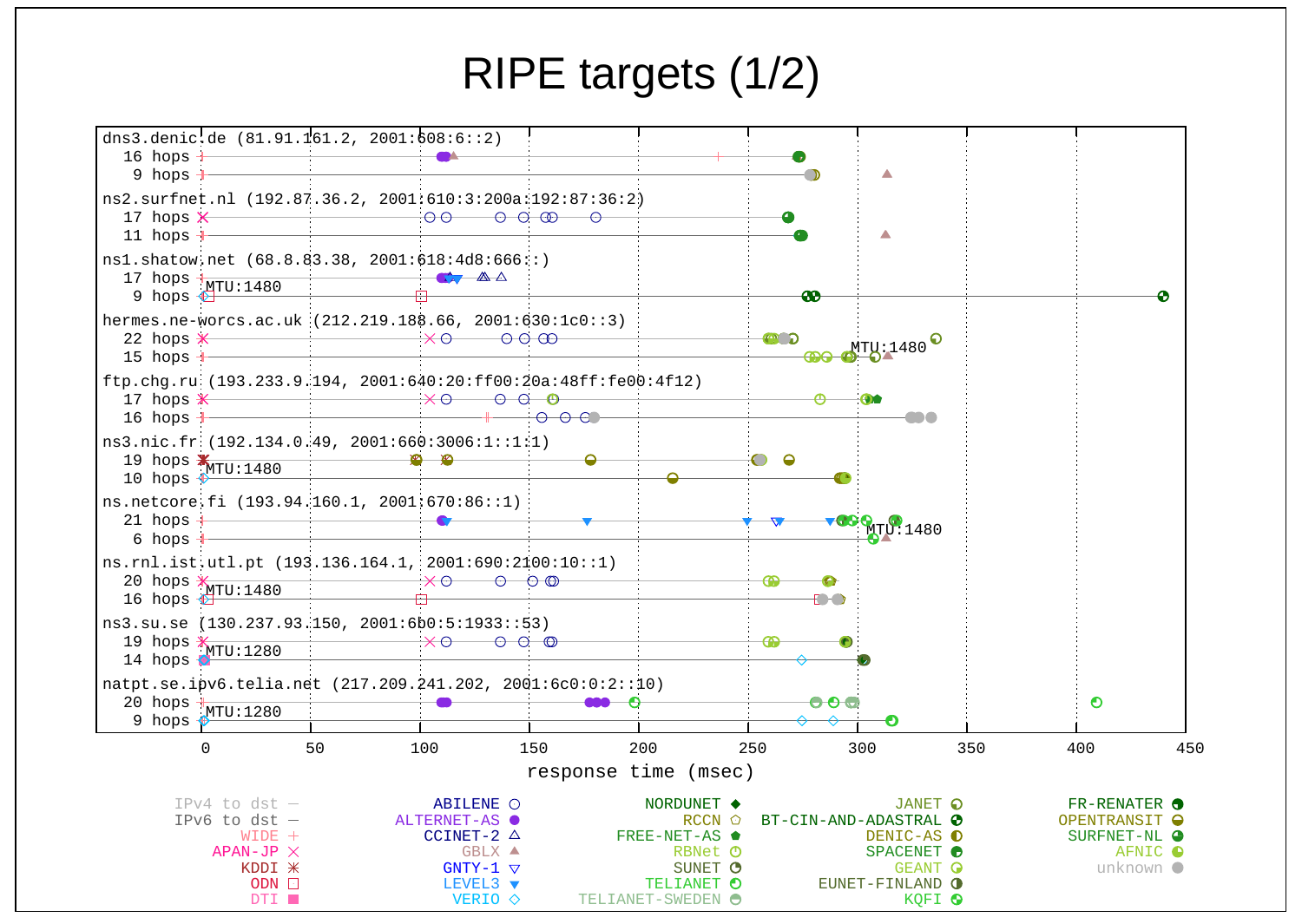### RIPE targets (2/2)

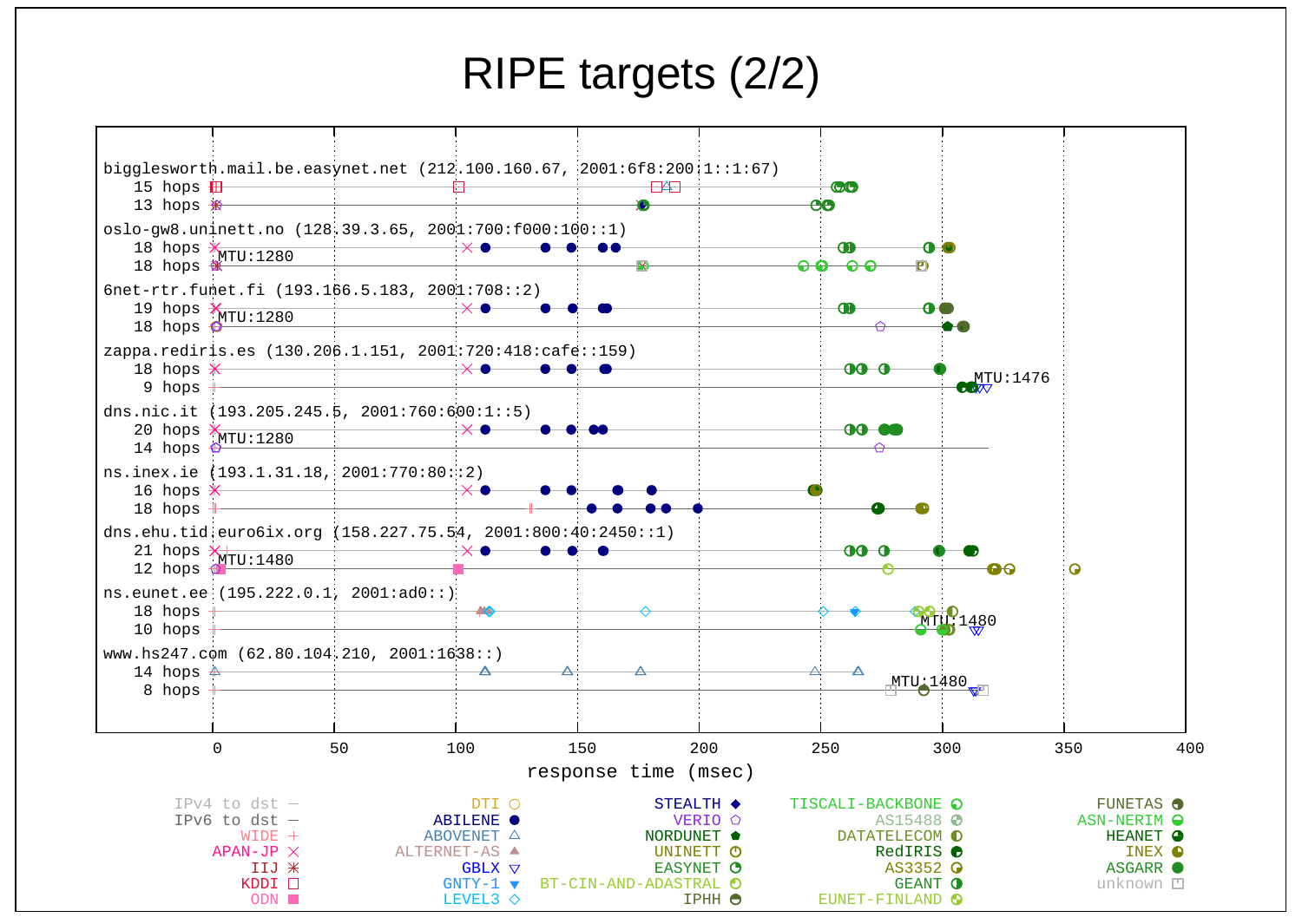### freenet6 targets